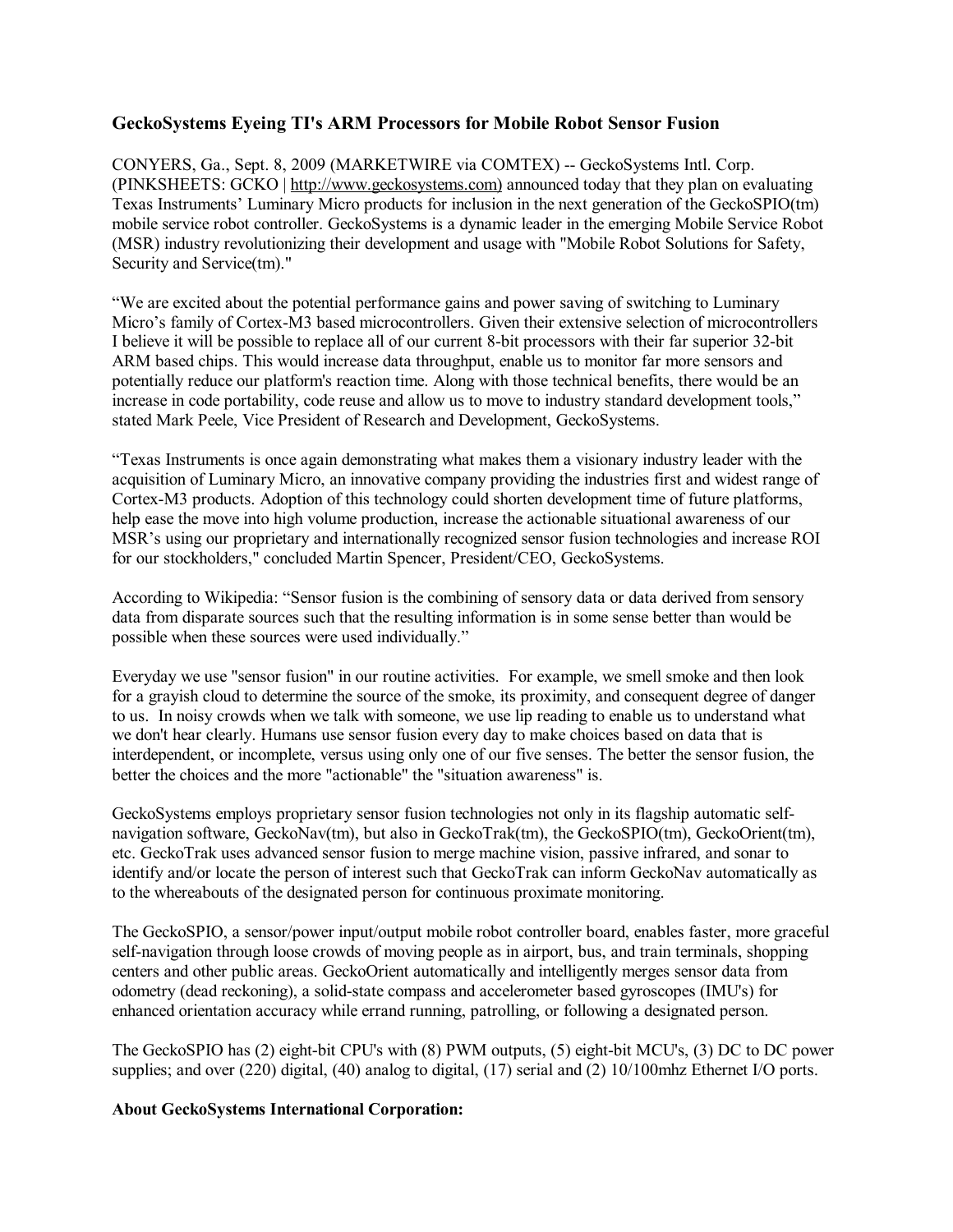Since 1997, GeckoSystems has developed a comprehensive, coherent, and sufficient suite of hardware and software inventions to enable a new type of home appliance (a personal robot) the CareBot(tm), to be created for the mass consumer marketplace. The suite of primary inventions includes: GeckoNav(tm), GeckoChat(tm) and GeckoTrak(tm).

The primary market for this product is the family for use in eldercare, care for the chronically ill, and childcare. The primary distribution channel for this new home appliance is the thousands of independent personal computer retailers in the U.S. The manufacturing infrastructure for this new product category of mobile service robots is essentially the same as the personal computer industry. Several outside contract manufacturers have been identified and qualified their ability to produce up to 1,000 CareBots per month within four to six months.

The Company is market driven. At the time of founding, nearly 12 years ago, the Company did extensive primary market research to determine the demographic profile of the early adopters of the then proposed product line. Subsequent to, and based on that original market research, they have assembled numerous focus groups to evaluate the fit of the CareBot personal robot into the participant's lives and their expected usage. The Company has also frequently employed the Delphi market research methodology by contacting and interviewing senior executives, practitioners, and researchers knowledgeable in the area of elder care. Using this factual basis of internally performed primary and secondary market research, and third party research is the statistical substance for the Company's sales forecasts.

Not surprisingly the scientific statistical analyses applied revealed that elderly over sixty-five living alone in metropolitan areas with broadband Internet available and sufficient household incomes to support the increased costs were identified as those most likely to adopt initially. Due to the high cost of assisted living, nursing homes, etc. the payback for a CareBot(tm) is expected to be only six to eight months while keeping elderly care receivers independent, in their own long time homes, and living longer due to the comfort and safety of more frequent attention from their loved ones.

Using U.S. Census Bureau data and various predictive statistical analyses, the Company projects the available consumer market size in dollars for cost effective, utilitarian, multitasking eldercare personal robots in 2010 to be \$74.0B, in 2011 to be \$77B, in 2012 to be \$80B, in 2013 to be \$83.3B, and in 2014 to be \$86.6B. With market penetrations of 0.03% in 2010, 0.06% in 2011, 0.22% in 2012, 0.53% in 2013, and 0.81% in 2014, we will anticipate CareBot sales, from this consumer market segment, only, of \$22.0M, \$44.0M, \$176M, \$440.2M, and \$704.3M, respectively. The Company expects these sales despite --and perhaps because of-- the present recession due to pent up demand for significant cost reduction in eldercare expenses.

The foregoing forecasts do not include sales in non-metropolitan areas; elderly couples over 65 (only elderly living alone are in these forecasts); those chronically ill --regardless of age-- or elderly living with their adult children.

The Company's "mobile robot solutions for safety, security and service(tm)" are appropriate not only for the consumer, but also professional healthcare, commercial security and defense markets. Professional healthcare require cost effective, timely errand running, portable telemedicine, etc. Homeland Security requires cost effective mobile robots to patrol and monitor public venues for weapons and WMD detection. Military users desire the elimination of the "man in the loop" to enable unmanned ground and air vehicles to not require constant human control and/or intervention.

The Company's business model is very much like that of an automobile manufacturer. Due to the final assembly, test, and shipping being done based on geographic and logistic realities; strategic business-tobusiness relationships can range from private labeling to joint manufacturing and distribution to licensing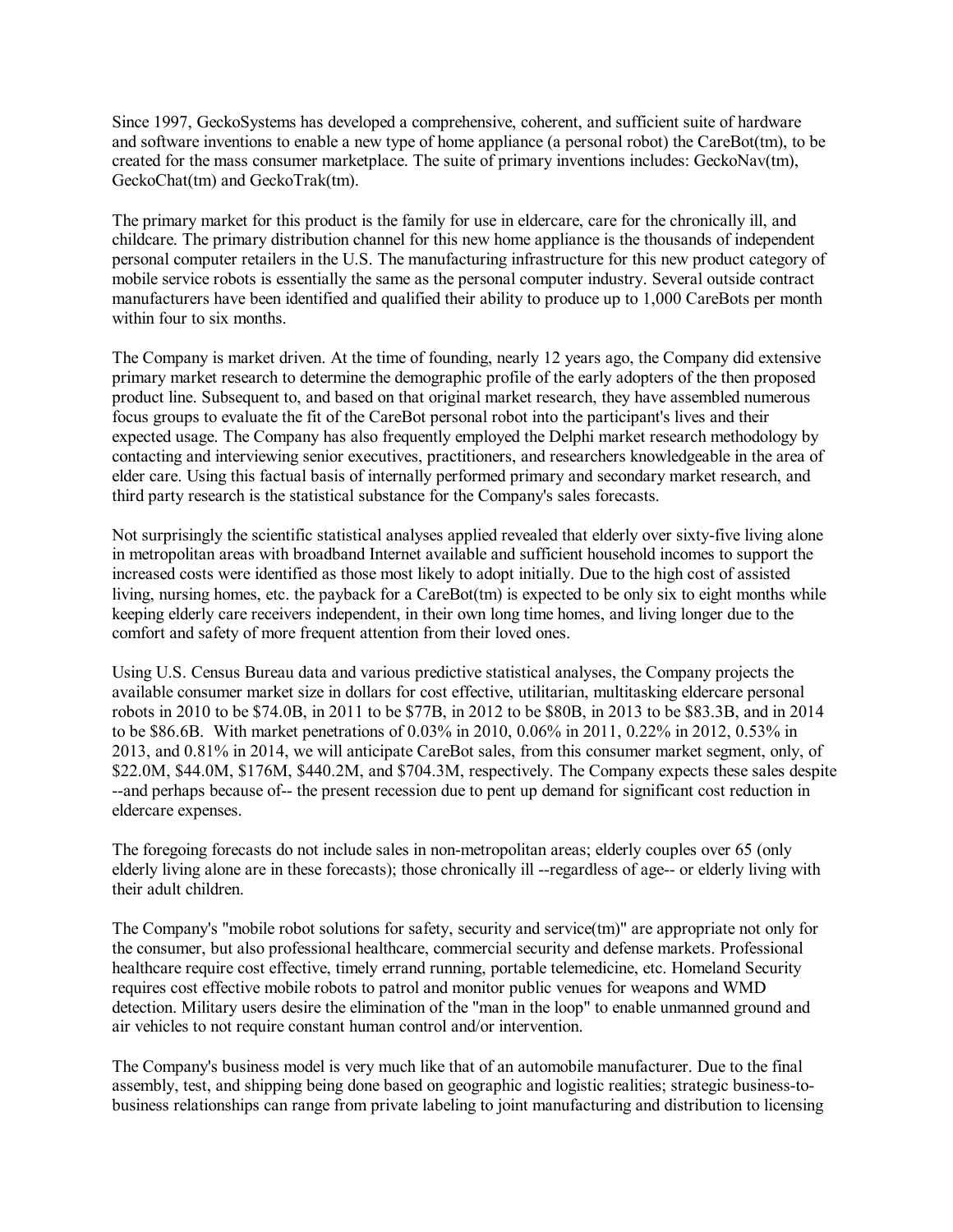only.

Several dozen patent opportunities exist for the Company due to the many innovative and cost effective breakthroughs embodied not only in GeckoNav, GeckoChat, and GeckoTrak, but also in additional, secondary systems that include: GeckoOrient(tm), GeckoMotorController(tm), the GeckoTactileShroud(tm), the CompoundedSensorArray(tm), and the GeckoSPIO(tm).

The present senior management at GeckoSystems has over thirty-five years experience in consumer electronics sales and marketing and product development. Senior managers have been identified for the areas of manufacturing, marketing, sales, and finance.

While GeckoSystems has been in the Development Stage, the Company has accumulated losses to date in excess of six million dollars. In contrast, the Japanese government has spent one hundred million dollars in grants (to Sanyo, Toshiba, Hitachi, Fujitsu, NEC, etc.) over the same time period to develop personal robots for their eldercare crisis, yet no viable solutions have been developed.

By the end of this year, the Company plans to complete productization of its CareBot offering with the introduction of its fourth generation personal robot, the CareBot 4.0 MSR. The Company expects to be the first personal robot developer and manufacturer in the world to begin in-home eldercare evaluation trials.

# **What Does a CareBot Do for the Care Giver?**

The short answer is that it decreases the difficulty and stress for the caregiver that needs to watch over Grandma, Mom, or other family members most, if not much, of the time day in and day out due to concerns about their well being, safety, and security.

But, first let's look at some other labor saving, *automatic* home appliances most of us use routinely. For example, needing to do two or more necessary chores and/or activities at the same time, like laundering clothes and preparing supper.

The *automatic* washing machine needs no human intervention after the dirty clothes are placed in the washer, the laundry powder poured in, and the desired wash cycle set. Then, this labor saving appliance runs *automatically* until the washed clothes are ready to be placed in another labor saving home appliance, the *automatic* clothes dryer. While the clothes are being washed and/or dried, the caregiver prepares supper using several time saving home appliances like the microwave oven, "crock" pot, blender, and conventional stove, with possible convection oven capabilities.

After supper, the dirty pots, pans, and dishes are placed in the *automatic* dishwasher to be washed and dried while the family retires to the den to watch TV, and/or the kids to do homework. Later, perhaps after the kids have gone to bed, the caregiver may then have the time to fold, sort, and put up the now freshly laundered clothes.

So what does a CareBot do for the caregiver? It is a new type of labor saving, time management *automatic* home appliance.

For example, the care giver frequently feels time stress when they need to go shopping for 2 or 3 hours, and are uncomfortable when they have to be away for more than an hour or so. Time stress is much worse for the caregiver with a frail elderly parent that must be reminded to take medications at certain times of the day. How can the caregiver be away for 3-4 hours when Grandma must take her prescribed medication every 2 or 3 hours? If the caregiver is trapped in traffic for an hour or two beyond the 2 or 3 they expected to be gone, this "time stress" can be very difficult for the caregiver to moderate.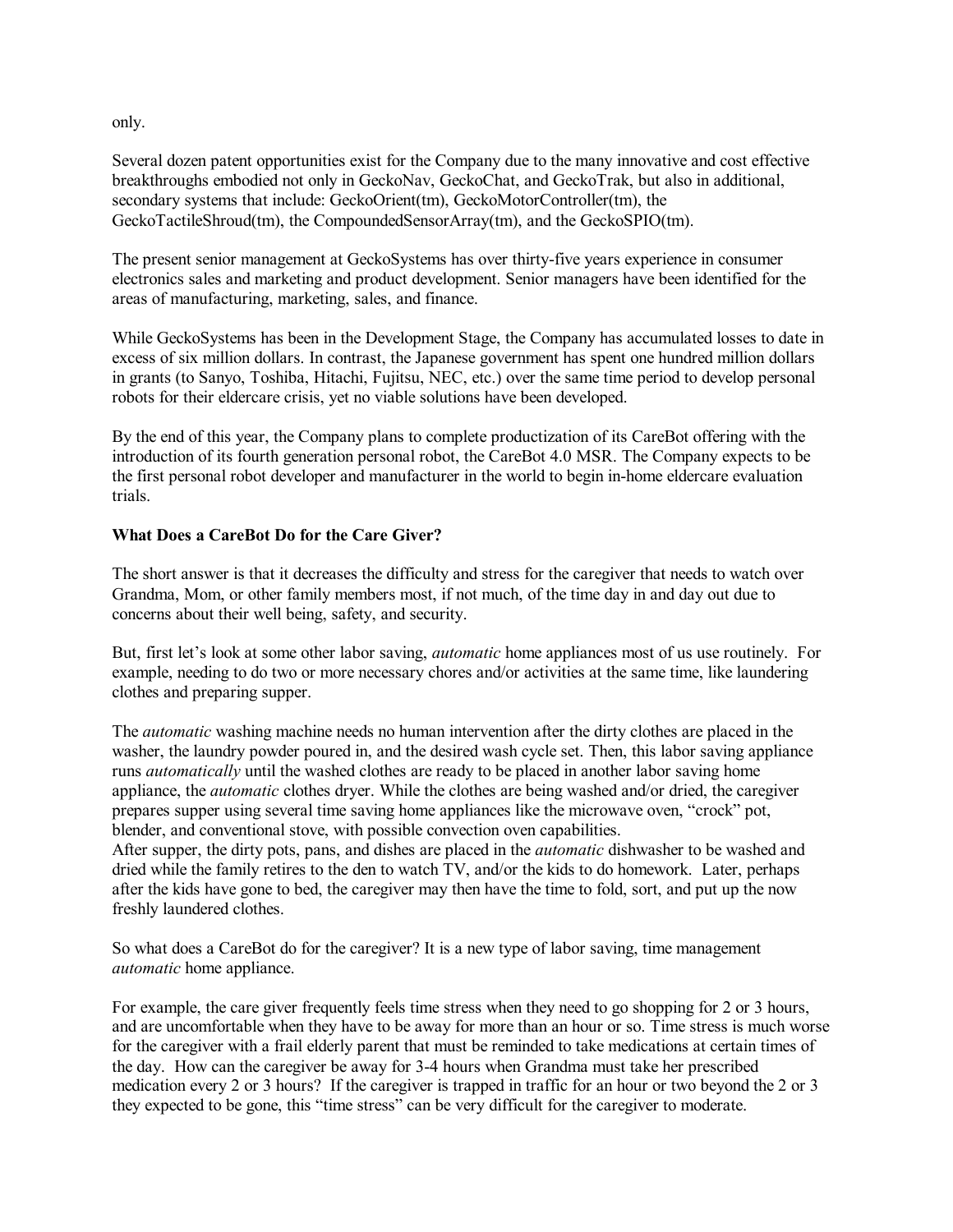Not infrequently, the primary caregiver has a 24 hour, 7 days a week responsibility. After weeks and weeks of this sometimes tedious, if not onerous routine, how does the caregiver get a "day off?" To bring in an outsider is expensive (easily \$75-125 per day for just 8 hours) and there is the concern that medication will be missed or the care receiver have an accident requiring immediate assistance by the caregiver, or someone they must designate. And the care receiver may be very resistant to a "stranger" coming in to her home and "running things."

So what is it worth for a care receiver to have an *automatic* system to help take care of Grandma? Just 3 or 4 days a month "off" on a daylong shopping trip, a visit with friends, or just take in a movie would cost \$225-500 per month. And that scenario assumes that Grandma is willing to be taken care of by a "stranger" during those needed and appropriate days off.

So perhaps, an *automatic* caregiver, a CareBot, might be pretty handy, and potentially very cost effective from the primary caregiver's perspective.

## **What Does a CareBot Do for the Care Receiver?**

It's a new kind of companion that always stays close to them enabling family and friends to care for them from afar. It tells them jokes, retells family anecdotes, reminds them to take medication, reminds them that family is coming over soon (or not at all), recites Bible verses, plays favorite songs and/or other music. It alerts them when unexpected visitors, or intruders are present. It notifies designated caregivers when a potentially harmful event has occurred, such as a fall, fire in the home, or simply been not found by the CareBot for too long. It responds to calls for help and notifies those that the caregiver determined should be immediately notified when any predetermined adverse event occurs.

The family can customize the personality of the CareBot. The voice's cadence can be fast or slow. The intonation can be breathy, or abrupt. The voice's volume can range from very loud to very soft. The response phrases from the CareBot for recognized words and phrases can be colloquial and/or unique to the family's own heritage. The personality can range from brassy to timid depending on how the care giver, and others appropriate, chooses it to be.

Generally, the care receiver is pleased at the prospect of family being able to drop in for a "virtual visit" using the onboard webcam and video monitor for at home "video conferencing." The care receiver may feel much more needed and appreciated when their far flung family and friends can "look in" on them any where in the world where they can get broadband internet access and simply chat for a bit.

Why is Grandma really interested in a CareBot? She wants to stay in her home, or her family's home, as long as she possibly can. What's that worth? Priceless. Or, an average nursing home is \$5,000 per month for an environment that is too often the beginning of a spiral downward in the care receiver's health. That's probably \$2-3K more per month for them to be placed where they really don't want to be. Financial payback on a CareBot? *Less than a year-* Emotional payback for the family to have this new *automatic* care giver? *Nearly instantaneous-*

#### **Safe Harbor:**

Statements regarding financial matters in this press release other than historical facts are "forward-looking statements" within the meaning of Section 27A of the Securities Act of 1933, Section 21E of the Securities Exchange Act of 1934, and as that term is defined in the Private Securities Litigation Reform Act of 1995. The Company intends that such statements about the Company's future expectations, including future revenues and earnings, technology efficacy and all other forward-looking statements be subject to the Safe Harbors created thereby. The Company is a development stage firm that continues to be dependent upon outside capital to sustain its existence. Since these statements (future operational